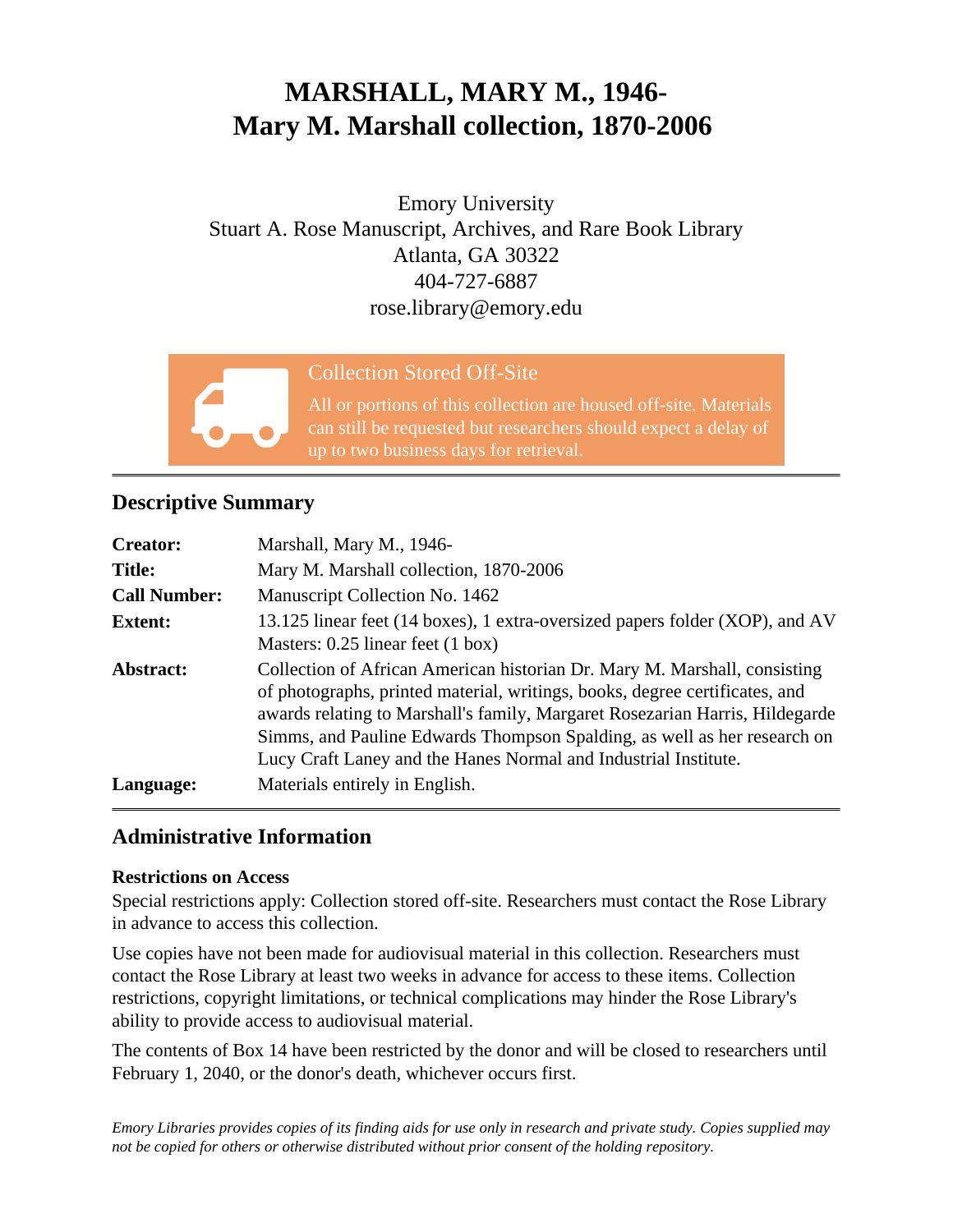#### **Terms Governing Use and Reproduction**

All requests subject to limitations noted in departmental policies on reproduction.

#### **Additional Physical Form**

Parts of The Fig Tree Collection are available as part of an article written by Dr. Mary M. Marshall and published online: http://1world1family.me/augusta-ga-19th-century-africanamerican-father-and-son-photographers/

Some of the photos related to Lucy Craft Laney and owned by Dr. Mary M. Marshall appear in this video produced by the Georgia Women of Achievement organization about Laney: https:// youtu.be/lRiEJdz6tco?list=PLC9lgsHMQgFIzDyAqcouex9rF2z18erq5

An interview with Dr. Mary M. Marshall and family photos also appear in a video produced by Family Pictures USA located at: https://youtu.be/8YbBMScA\_uA

#### **Related Materials in Other Repositories**

The Lucy Craft Laney Museum of Black History

#### **Separated Material**

The Rose Library holds books and periodicals formerly owned by Dr. Mary M. Marshall. These may be located in the Emory University online catalog by searching for: Marshall, Mary M., former owner.

#### **Source**

Gift of Dr. Mary M. Marshall, 2018

#### **Custodial History**

Dr. Mary M. Marshall inherited her family papers, also known as The Fig Tree Collection, via her great-grandparents, Mary and Willie Williams, and their daughters, Mattie, Mary Francile, Jimmie Lee, and Marion. She is the friend and custodian of the papers of Margaret Rosezarian Harris, Hildegarde Simms, and Pauline Edwards Thompson Spalding, which are included in this collection. Curator of African American Collections, Pellom McDaniels, III, packed the collection at Marshall's home in New York, New York, in 2018 and shipped them to the Rose Library.

#### **Citation**

[after identification of item(s)], Mary M. Marshall collection, Stuart A. Rose Manuscript, Archives, and Rare Book Library, Emory University.

#### **Appraisal Note**

Curator of African American Collections, Pellom McDaniels, III, acquired the collection as part of the Rose Library's holdings in African American history. During processing in 2019, Rose Library staff removed and returned to the donor approximately 1.5 liner feet of duplicate and out of scope materials, including printed material and posters. Appraisal decisions were made by Accessioning Archivist, Meaghan O'Riordan, in consultation with McDaniels.

#### **Processing**

Arranged and described at the file level by Meaghan O'Riordan, 2018-2019.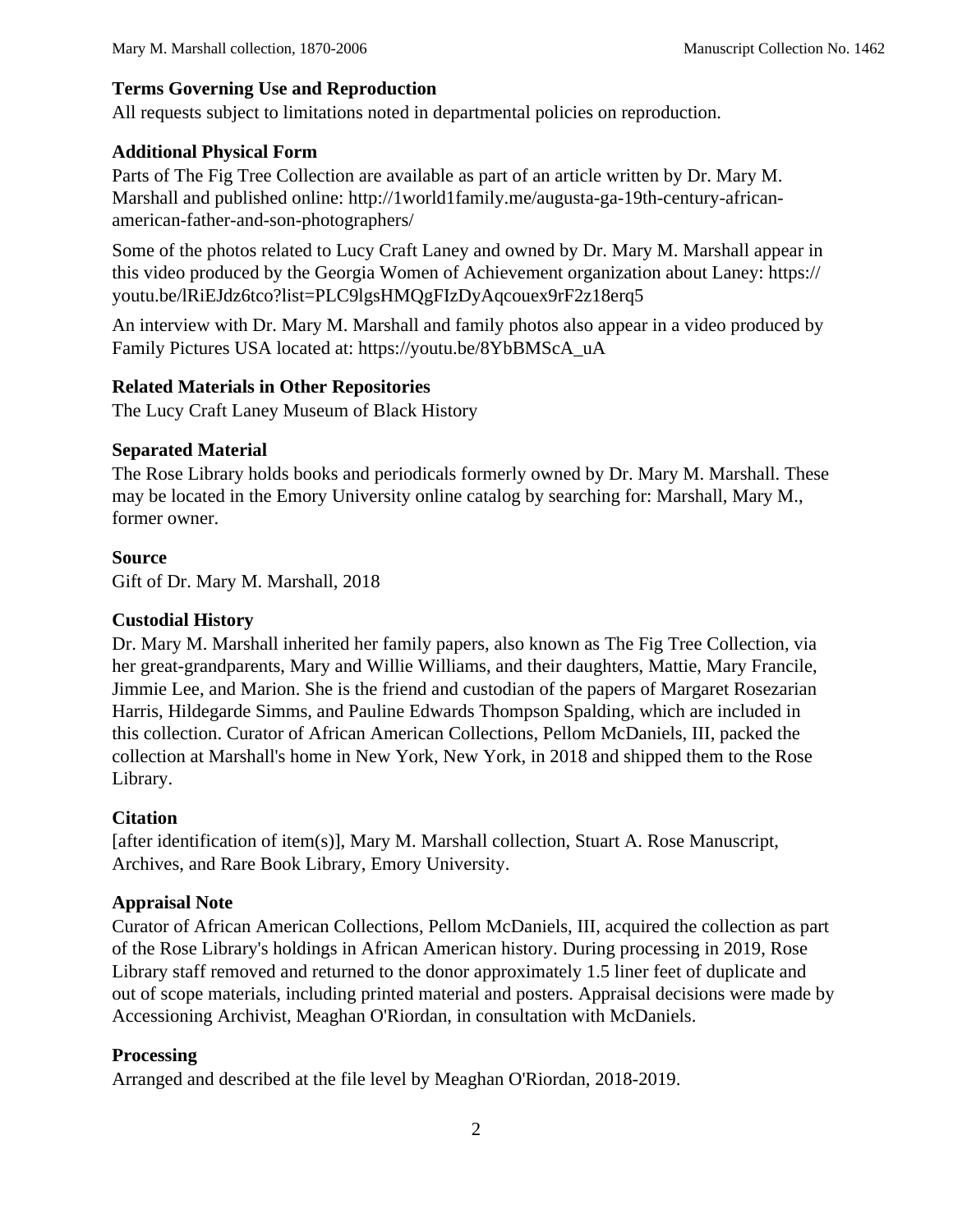#### **Collection Description**

#### **Biographical Note**

Dr. Mary Magdalene Marshall (1946-) is an African American historian. Her grandmother was Mattie Louise Williams Bell (1900-1972). She earned Bachelor of Arts degree in Speech Pathology, Audiology, and English from Howard University (Washington, D.C.) in 1968. Marshall earned a Master of Arts in Developmental Reading from New York University (New York, New York) in 1971. She completed first a Masters in Philosophy (MPhil) in Religion and Society and then a Ph.D. in 19th Century Studies with a focus on African American Women in the 19th century at Drew University (Madison, New Jersey) in 1998. Her dissertation, *"Tell Them We Are Rising": Black Intellectuals and Lucy Craft Laney in Post-Civil War Augusta, Georgia*, was on the Haines Normal Institute and its founding by Lucy Craft Laney.

Marshall has worked in education at several institutions, including the City College of New York (New York), Hunter College (New York, New York), Rensselaer Polytechnic Institute (Troy, New Jersey), Drew University (Madison, New Jersey), and New Jersey Institute of Technology (Newark, New Jersey). Marshall has done extensive genealogical research into the history of her family and produced 200-300-page family trees documenting this research. She also curated an exhibit at Drew University in 1990 called "The Fig Tree Collection: Memorabilia and Photographs of an African American Family, 1860-1940," reflecting this research. Several papers and presentations followed this exhibit built either on her genealogical research or her research on 19th Century African American women.

Marshall is the recipient of several honors and awards, including the Martin Luther King, Jr. Graduate Fellowship at New York University (New York) in 1972; the Paul Robeson Fellowship at the New Jersey Institute of Arts & Humanities Education (New Brunswick) from 1994-1995; the Minority Career Program Doctoral Fellowship at Drew University (Madison, New Jersey) from 1989-1998; and an induction into Societas Docta, Inc., a national professional association for minority women with doctoral degrees.

Marshall is also the friend and custodian of the papers of Margaret Rosezarian Harris, Hildegarde Simms, and Pauline Edwards Thompson Spalding.

Margaret Rosezarian Harris (1943-2000) was born in Chicago, Illinois. At age 3, she was recognized as a musical prodigy and gave her first piano recital at Chicago's Cary Temple Auditorium, performing more than twenty short pieces from memory. She toured the United States until age 6. At age 10, after performing a Mozart concerto with the Chicago Symphony, she won a scholarship to the Curtis Institute of Music (Philadelphia, Pennsylvania). Harris earned undergraduate and master's degrees from the Julliard School (New York, New York). In 1975, she became the first black woman to conduct the Detroit Symphony Orchestra (Michigan). Harris died in 2000 in New York City.

Hildegarde Louise Simms (1915-2001) was born in Philadelphia, Pennsylvania, and graduated from West Philadelphia High School in 1934. In 1937, she served as a member of the United States Nurse Corps during World War II and completed a three-year certificate from the Merry Hospital and School for Nursing. She completed a Bachelor of Science at Columbia University (New York, New York) in 1944. Simms died in 2001 in New York City.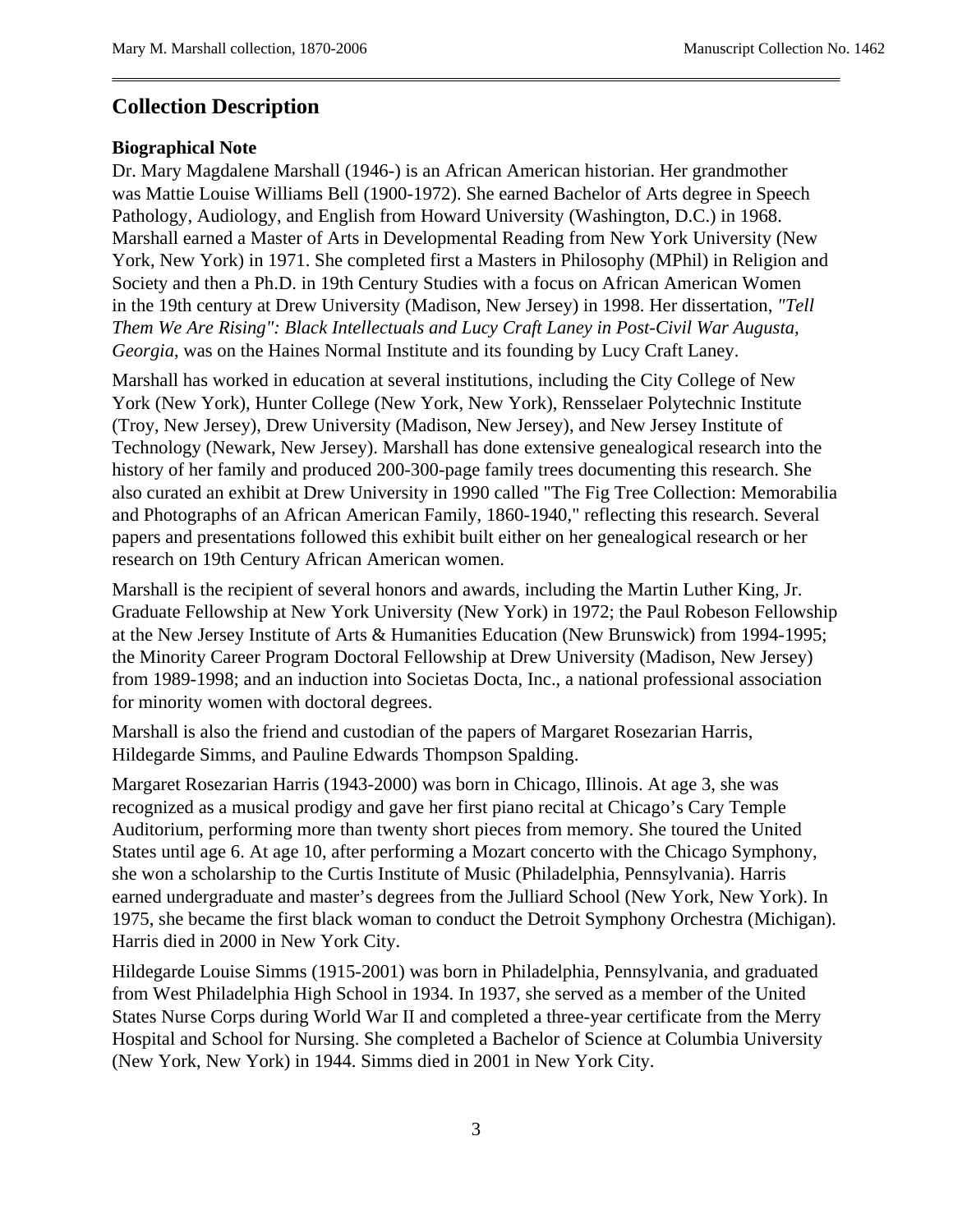Pauline Edwards Thompson Spalding (born Pauline Hamilton Edwards) was a psychiatrist and member of the American Psychiatric Association. She earned a Bachelor of Arts from Hunter College of the City of New York in 1941. She completed her medical degree from the College of Medicine at Howard University (Washington, D.C.) in 1944.

#### **Scope and Content Note**

The collection consists of photographs, printed material, writings, books, and degrees and awards relating to Dr. Mary M. Marshall's family collection handed down generationally by her family (known as The Fig Tree collection), and her research on Lucy Craft Laney and the Haines Normal and Industrial Institute. Also documented in the collection is the Springfield Baptist Church in Augusta, Georgia, where four generations of the Williams family have been members. The collection also includes the Margaret Rosezarian Harris papers, the Hildegarde Simms papers, and the Pauline Edwards Thompson Spalding papers.

#### **Arrangement Note**

Arranged alphabetically by creator of material.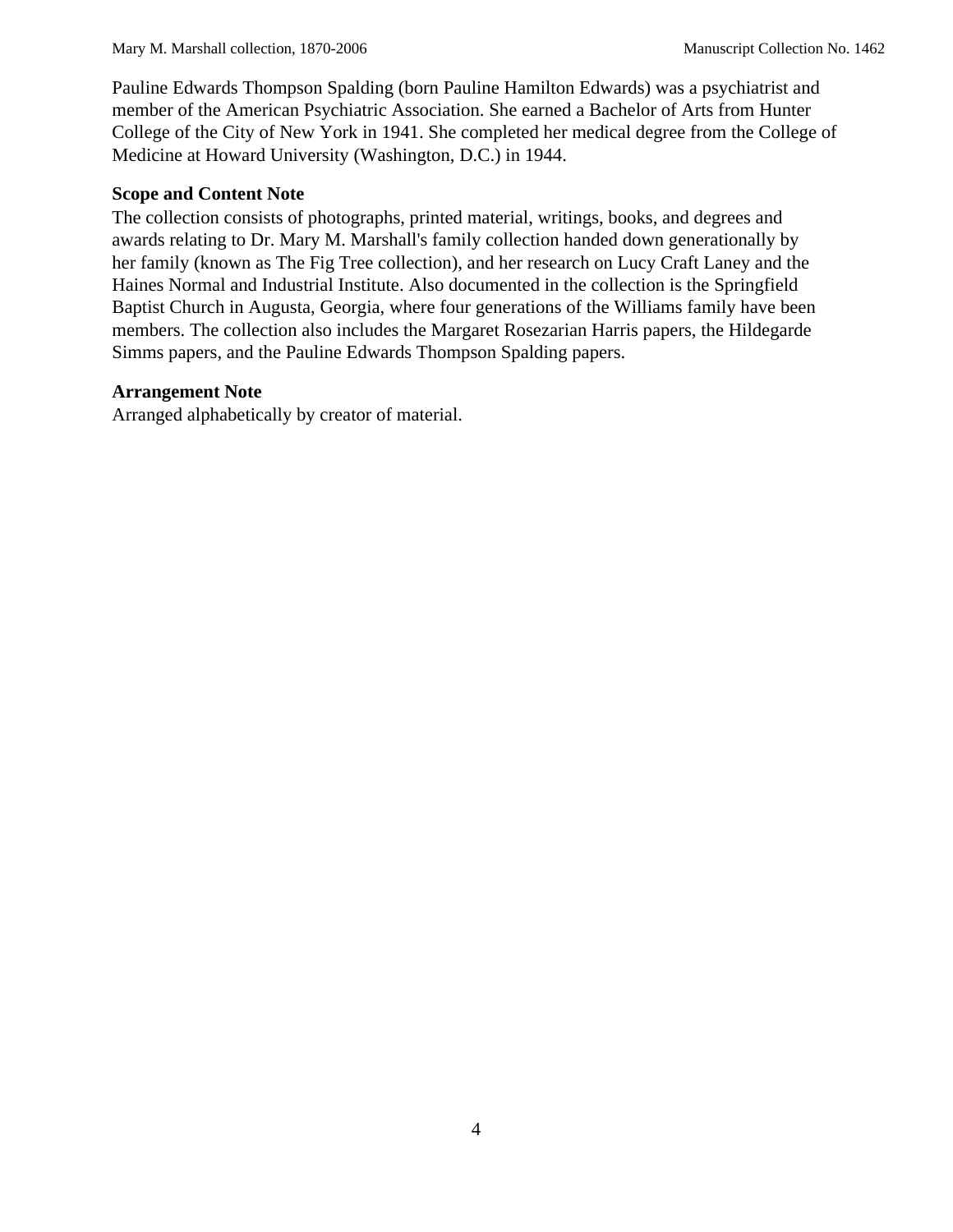# **Container List**

| <b>Box</b>      | Folder         | <b>Content</b>                                                                                                                                                                                                                                                                                                                                                                                                                                                                                                                                                                                                                    |
|-----------------|----------------|-----------------------------------------------------------------------------------------------------------------------------------------------------------------------------------------------------------------------------------------------------------------------------------------------------------------------------------------------------------------------------------------------------------------------------------------------------------------------------------------------------------------------------------------------------------------------------------------------------------------------------------|
| 13              |                | Bible, undated                                                                                                                                                                                                                                                                                                                                                                                                                                                                                                                                                                                                                    |
| 11              |                | Books and periodicals, circa 1954-1998 [1]                                                                                                                                                                                                                                                                                                                                                                                                                                                                                                                                                                                        |
| 12              |                | Books and periodicals, circa 1954-1998 [2]                                                                                                                                                                                                                                                                                                                                                                                                                                                                                                                                                                                        |
| $\overline{2}$  | 3              | The Fig Tree Collection, greeting cards, 1998<br>Marshall inherited what she calls the Fig Tree Collection from her grandmother,<br>Mattie Louise Williams. That collection is comprised of photographs depicting<br>older generations of the Williams family. Marshall created an exhibit around<br>those photographs and what she learned about her family history from studying<br>them. She called it the Fig Tree Collection because as a child she had a large<br>fig tree in her backyard in Georgia. This fig tree became a central figure in<br>stories told to her by her grandmother and great aunts about her family. |
| 3               |                | The Fig Tree Collection, photographs #1-#10 depicting African Americans,<br>1900-1910                                                                                                                                                                                                                                                                                                                                                                                                                                                                                                                                             |
| $\overline{4}$  |                | The Fig Tree Collection, photographs #11-#17, circa 1870-1925                                                                                                                                                                                                                                                                                                                                                                                                                                                                                                                                                                     |
| 7               |                | The Fig Tree Collection, photographs and exhibit materials, circa 1883-1998                                                                                                                                                                                                                                                                                                                                                                                                                                                                                                                                                       |
| $\mathbf{1}$    | 5              | Haines Normal and Industrial Institute, Centennial Reunion, 1986 July 2-6 [1 of<br>2]                                                                                                                                                                                                                                                                                                                                                                                                                                                                                                                                             |
| $\mathbf{1}$    | 6              | Haines Normal and Industrial Institute, Centennial Reunion, 1986 July 2-6 [2 of<br>2]                                                                                                                                                                                                                                                                                                                                                                                                                                                                                                                                             |
| $\mathbf{1}$    | 7              | Haines Normal and Industrial Institute, Haines National Alumni Association, and<br>Lucy Craft Laney materials, 1954-1991                                                                                                                                                                                                                                                                                                                                                                                                                                                                                                          |
| $\overline{2}$  | $\overline{4}$ | Harris, Margaret Rosezarian, academic records, correspondence, photographs,<br>and printed material, 1942-1970 [1 of 3]                                                                                                                                                                                                                                                                                                                                                                                                                                                                                                           |
| $\overline{2}$  | 5              | Harris, Margaret Rosezarian, academic records, correspondence, photographs,<br>and printed material, 1942-1970 [2 of 3]                                                                                                                                                                                                                                                                                                                                                                                                                                                                                                           |
| $\overline{2}$  | 6              | Harris, Margaret Rosezarian, academic records, correspondence, photographs,<br>and printed material, 1942-1970 [3 of 3]                                                                                                                                                                                                                                                                                                                                                                                                                                                                                                           |
| 8               |                | Harris, Margaret Rosezarian, Fig Tree Collection, Dr. Mary M. Marshall and<br>Mary Marshall's family, binders with correspondence, degrees and awards,<br>photographs, printed material, research files on Lucy Laney, and school<br>records, circa 1896-2001                                                                                                                                                                                                                                                                                                                                                                     |
| $\mathbf{1}$    | $\mathbf{1}$   | Marshall, Mary M., Dr., childhood report cards and high-school yearbook,<br>1954-1964                                                                                                                                                                                                                                                                                                                                                                                                                                                                                                                                             |
| AV <sub>1</sub> |                | Marshall, Mary M., Dr., commencement at Drew University, 1998 May 23<br>[original: VHS, 2]                                                                                                                                                                                                                                                                                                                                                                                                                                                                                                                                        |
| $\mathbf{1}$    | $\overline{2}$ | Marshall, Mary M., Dr., Drew University doctorate diploma, 1998                                                                                                                                                                                                                                                                                                                                                                                                                                                                                                                                                                   |